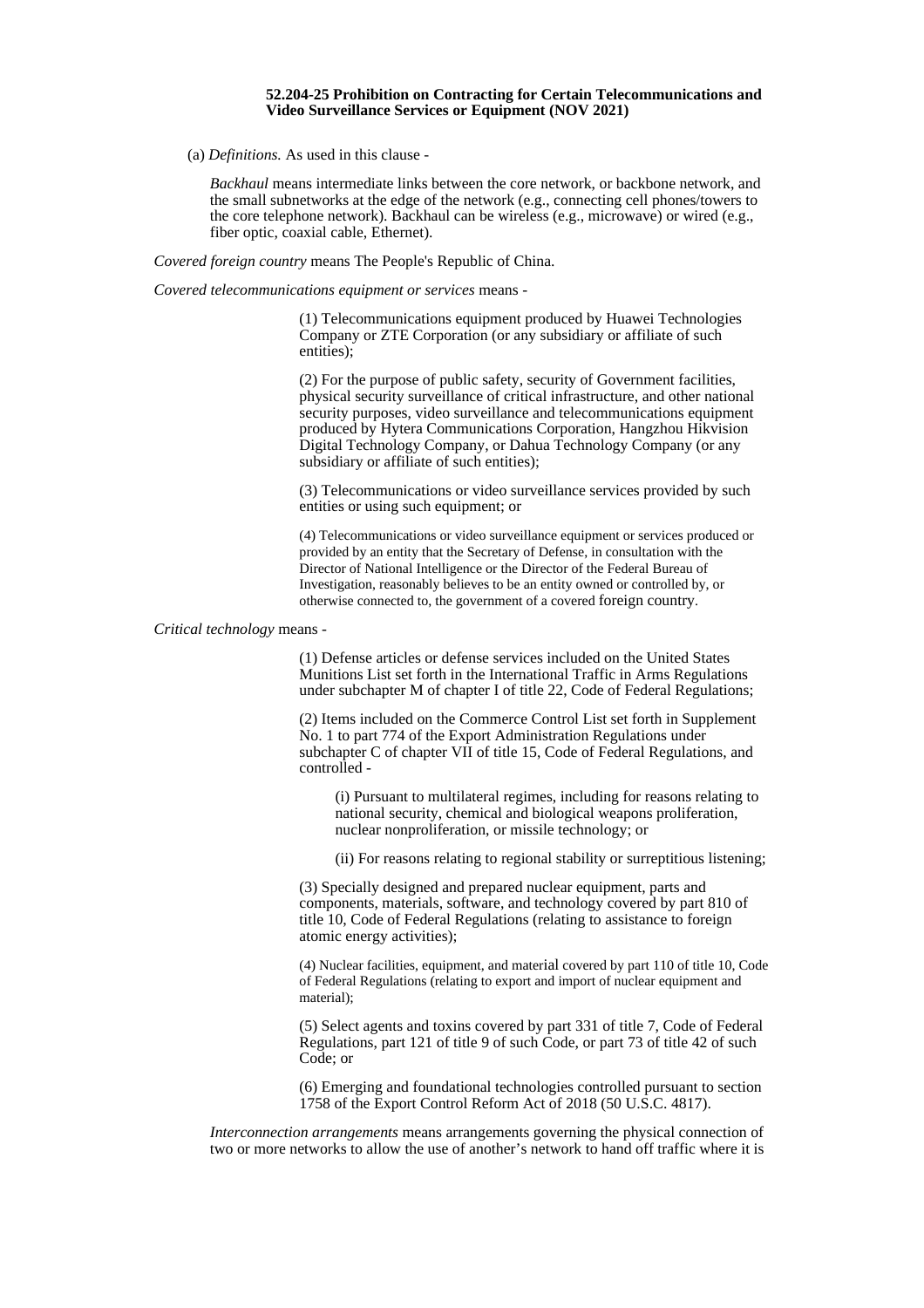ultimately delivered (e.g., connection of a customer of telephone provider A to a customer of telephone company B) or sharing data and other information resources.

*Reasonable inquiry* means an inquiry designed to uncover any information in the entity's possession about the identity of the producer or provider of covered telecommunications equipment or services used by the entity that excludes the need to include an internal or third-party audit.

*Roaming* means cellular communications services (e.g., voice, video, data) received from a visited network when unable to connect to the facilities of the home network either because signal coverage is too weak or because traffic is too high.

*Substantial or essential component* means any component necessary for the proper function or performance of a piece of equipment, system, or service.

## (b) *Prohibition.*

(1) Section  $889(a)(1)(A)$  of the John S. McCain National Defense Authorization Act for Fiscal Year 2019 (Pub. L. 115-232) prohibits the head of an executive agency on or after August 13, 2019, from procuring or obtaining, or extending or renewing a contract to procure or obtain, any equipment, system, or service that uses covered telecommunications equipment or services as a substantial or essential component of any system, or as critical technology as part of any system. The Contractor is prohibited from providing to the Government any equipment, system, or service that uses covered telecommunications equipment or services as a substantial or essential component of any system, or as critical technology as part of any system, unless an exception at paragraph (c) of this clause applies or the covered telecommunication equipment or services are covered by a waiver described in FAR 4.2104.

(2) Section 889(a)(1)(B) of the John S. McCain National Defense Authorization Act for Fiscal Year 2019 (Pub. L. 115-232) prohibits the head of an executive agency on or after August 13, 2020, from entering into a contract, or extending or renewing a contract, with an entity that uses any equipment, system, or service that uses covered telecommunications equipment or services as a substantial or essential component of any system, or as critical technology as part of any system, unless an exception at paragraph (c) of this clause applies or the covered telecommunication equipment or services are covered by a waiver described in FAR 4.2104. This prohibition applies to the use of covered telecommunications equipment or services, regardless of whether that use is in performance of work under a Federal contract.

(c) *Exceptions.* This clause does not prohibit contractors from providing -

(1) A service that connects to the facilities of a third-party, such as backhaul, roaming, or interconnection arrangements; or

(2) Telecommunications equipment that cannot route or redirect user data traffic or permit visibility into any user data or packets that such equipment transmits or otherwise handles.

## (d) *Reporting requirement.*

(1) In the event the Contractor identifies covered telecommunications equipment or services used as a substantial or essential component of any system, or as critical technology as part of any system, during contract performance, or the Contractor is notified of such by a subcontractor at any tier or by any other source, the Contractor shall report the information in paragraph (d)(2) of this clause to the Contracting Officer, unless elsewhere in this contract are established procedures for reporting the information; in the case of the Department of Defense, the Contractor shall report to the website at *https://dibnet.dod.mil.* For indefinite delivery contracts, the Contractor shall report to the Contracting Officer for the indefinite delivery contract and the Contracting Officer(s) for any affected order or, in the case of the Department of Defense, identify both the indefinite delivery contract and any affected orders in the report provided at [https://dibnet.dod.mil.](https://dibnet.dod.mil/)

(2) The Contractor shall report the following information pursuant to paragraph